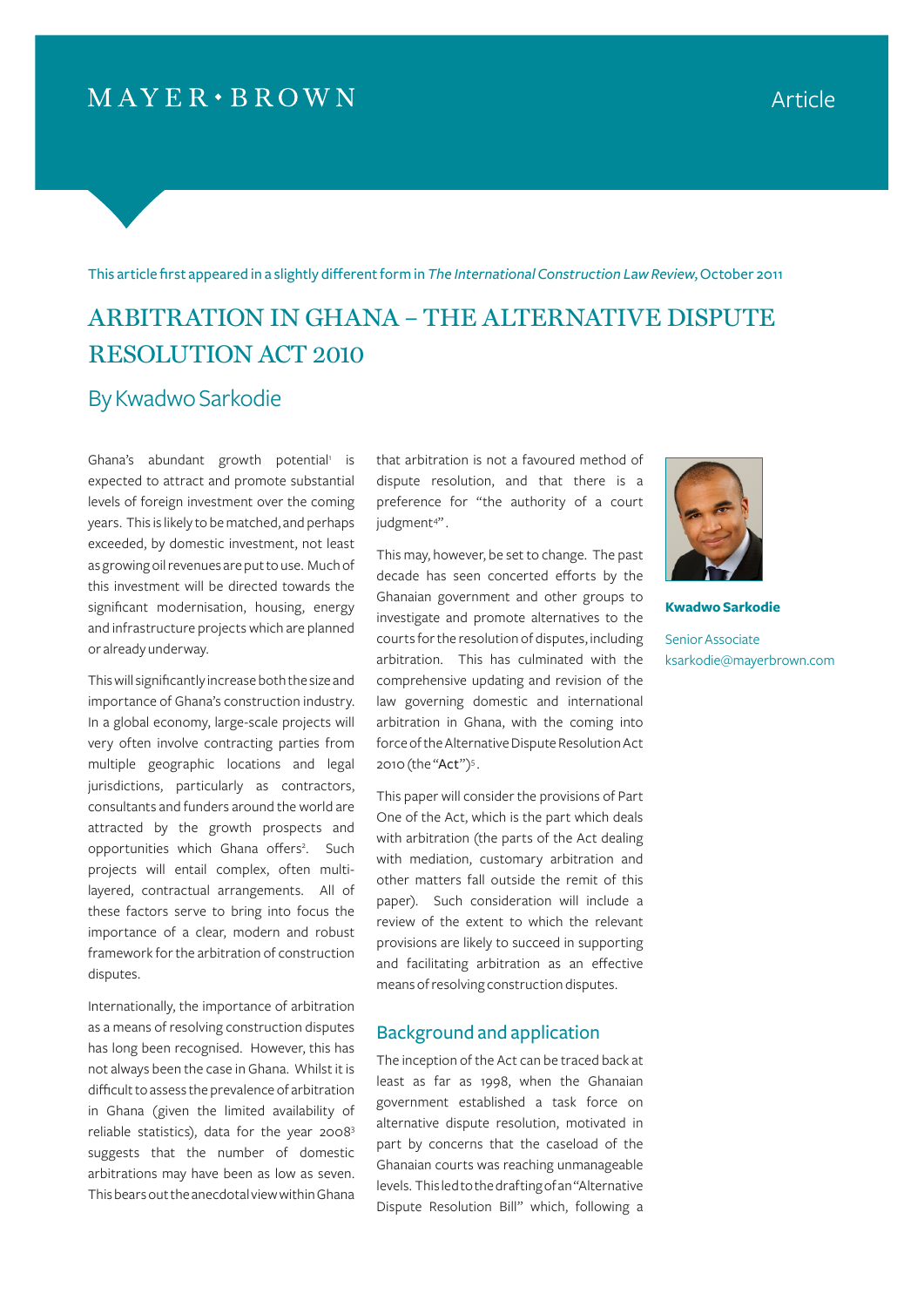lengthy consultation process, gave rise to the Act. In 2005 the draft bill was widely publicised and consulted upon. At the same time, numerous state training sessions, forums and events were held, directed at promoting arbitration in Ghana.

Before the Act came into force, Ghanaian arbitration was governed by the Arbitration Act 1961. The 1961 act pre-dated many important developments in commercial arbitration – not least, Ghana's accession to the United Nations Convention on the Recognition and Enforcement of Foreign Arbitration Awards 1958 (the "New York Convention")<sup>6</sup> and the publication of the UNCITRAL Model Law on International Commercial Arbitration 1985 (the "UNCITRAL Model Law"). Accordingly, by the turn of the millennium Ghanaian arbitration law was outdated in many respects, and in need of revision and updating if it was to reflect and serve modern commercial needs, including those of the construction industry.

The Act, which wholly repeals and replaces the 1961 act<sup>7</sup>, governs the commencement and conduct of arbitral proceedings in Ghana, as well as the enforcement of both domestic and foreign arbitral awards. The provisions of the Act reflect many of the provisions of the UNCITRAL Model Law, although (and by way of comparison) the Act follows the UNCITRAL Model Law less closely than does the Nigerian Arbitration and Conciliation Act 1990. Indeed, the terms of the Act are more extensive and comprehensive than those of the UNCITRAL Model Law, making provision for some circumstances and eventualities in respect of which the UNCITRAL Model Law is silent (and including certain provisions which reflect those of the English Arbitration Act 1996 (the "English Arbitration Act")), as well as providing for some innovative additional features.

Section 1 sets out the applicability of the Act, and provides that the Act applies to all matters save for the listed exceptions, comprising matters relating to:

(a) "the national or public interest";

- (b) "the environment";
- (c) "the enforcement and interpretation of the Constitution"; and
- (d) "any other matter that by law cannot be settled by an alternative dispute resolution method".

Accordingly, there are potentially wide categories of dispute which might be deemed to fall outside the scope and application of the Act. The exemption with regard to the enforcement and interpretation of the Ghanaian constitution appears clear and sensible. However, the purpose, scope and application of some of the other exceptions is more questionable. The concepts of "the national or public interest" and "the environment" are potentially broad and lacking in clear definition (they are not defined anywhere within the Act). The final category – matters "that by law cannot be settled by an alternative dispute resolution<sup>8</sup> method"  $-$  is similarly nebulous, if not more so. There is a real risk that the question of which matters fall within these categories will be the subject of extensive, and perhaps persistent, debate.

While some exceptions to the application of the Act will always be necessary, the inclusion of imprecisely-defined exceptions risks both:

- (a) limiting the scope of the Act, and thus restricting the range of circumstances in which advantage may be taken of the Act's many undoubted benefits; and
- (b) prompting protracted legal argument in respect of challenges to arbitral awards and/or the applicability of the Act.

One notable risk area concerns government entities and parastatal bodies. Section 1(a) may leave the way open for such bodies to challenge unfavourable arbitration awards by claiming that the award in question concerned the "national or public interest". This added uncertainty over enforcement could serve to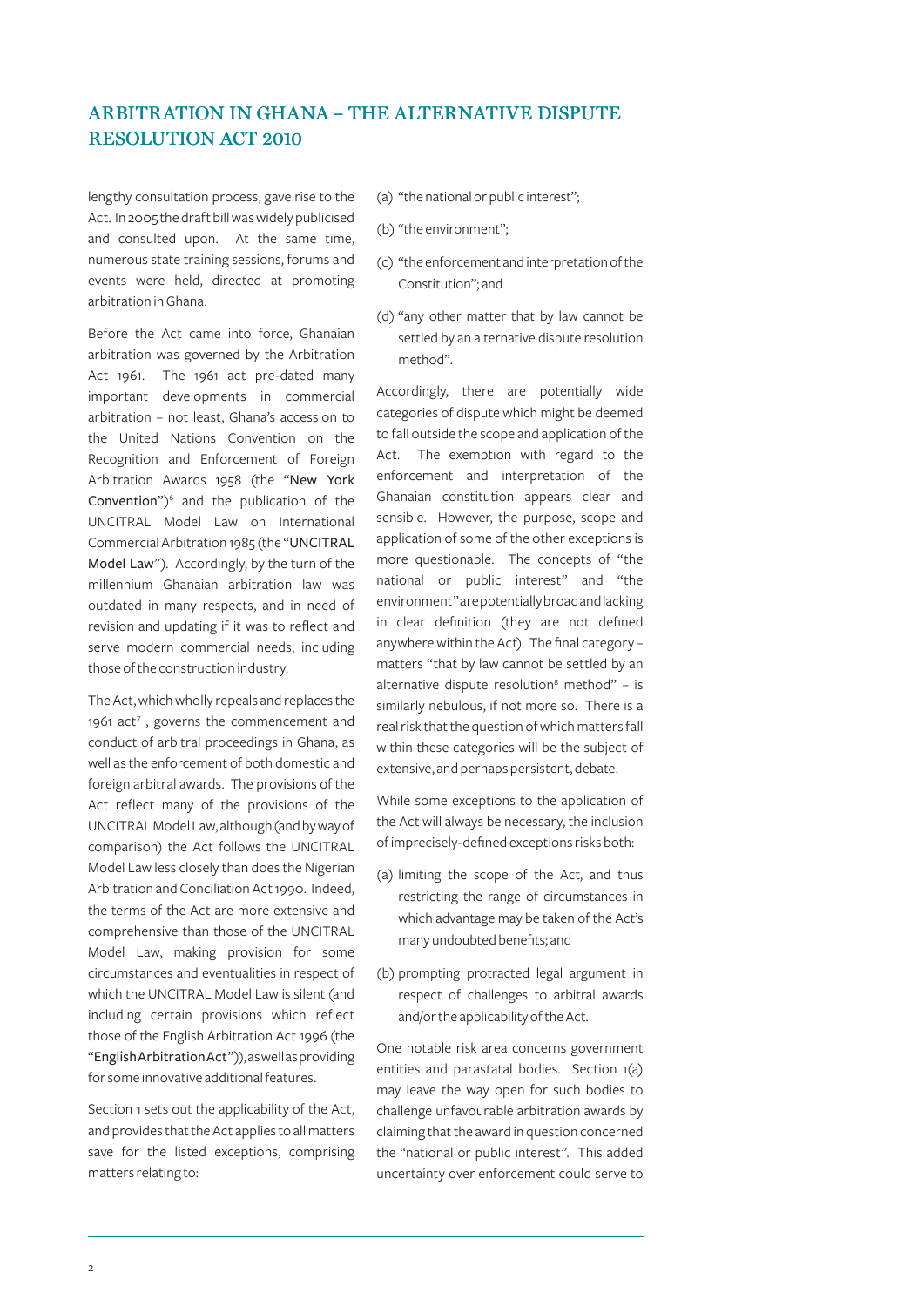deter those contracting with such entities from entering into arbitration agreements or agreeing to Ghana as a seat of arbitration.

The framing of the exceptions to the applicability of the Act in this way is therefore unfortunate. A more clearly delineated, and narrowly defined, set of exceptions might well have served to better promote and facilitate arbitration. If and when the courts of Ghana come to consider the exceptions within section 1, it is hoped that not only will they supply further clarity as to the meaning of such exceptions, but also that they will apply a suitably narrow interpretation.

### Party autonomy

The Act does much to recognise and uphold the general principle of party autonomy, respecting and securing the ability of parties to chose that disputes between them be finally dealt with by arbitration and to determine how such arbitration will be conducted<sup>9</sup>.

Section  $5(1)$  provides that a party to a dispute in respect of which there is an arbitration agreement may, subject to the terms of that agreement, refer the dispute to arbitration. In this way the Act recognises and upholds the right of contracting parties to agree to arbitrate.

Sections 12 to 14 provide that the parties are free to agree the identity and make-up of the tribunal, stipulate any requirements as to the arbitrator or arbitrators' experience, qualifications or nationality, designate an appointing authority, determine the number of arbitrators (the default number being three) and determine the procedure for appointment. Section 17 provides that the parties may, acting jointly, revoke the authority of the arbitrator(s).

Pursuant to section  $48(1)(a)$ , the arbitral tribunal is required to decide the dispute according to the law "chosen by the parties as applicable to the substance of the dispute". Thus the freedom of the parties to decide the substantive law of the arbitration is expressly recognised.

The ability of parties to choose and utilise arbitration as the means by which to finally resolve their disputes would of course be undermined without a robust and effective mechanism for the recognition and enforcement of arbitral awards. Under the Act this is provided for by section 57(1), which states that an arbitral award shall be given the status of a judgment of the court and, by leave of the High Court, may be enforced in the same manner.

### *Rules and conduct of the arbitration*

The Act confers extensive autonomy on the parties to determine how the arbitration will be conducted.

Section  $5(2)$  provides that, save for when the dispute is referred to the Alternative Dispute Resolution Centre<sup>10</sup>, the procedure and rules governing the arbitral proceedings shall be "as the parties and arbitrators determine". Accordingly the parties may agree on a set of arbitration rules to govern the arbitration. It should be noted, however, that the inclusion of the words "and arbitrators" in this section perhaps reflects a slight difference in approach to the equivalent provision under the UNCITRAL Model Law<sup>11</sup>, which simply provides that "the parties" are free to determine procedure. This raises a question as to whether the wishes of the parties or the tribunal are paramount with regard to determining procedure, and therefore whether the parties are fully autonomous in this regard.

This question appears to be resolved in favour of the parties by section 31(3) of the Act. This section provides that the parties have the right to agree matters of procedure, and that the tribunal shall only determine such matters in the event that agreement between the parties cannot be reached.

#### *Management conference*

The prospects for agreement by the parties and the tribunal as to the procedure and conduct of the arbitration are increased by the provision under section 29 of the Act for an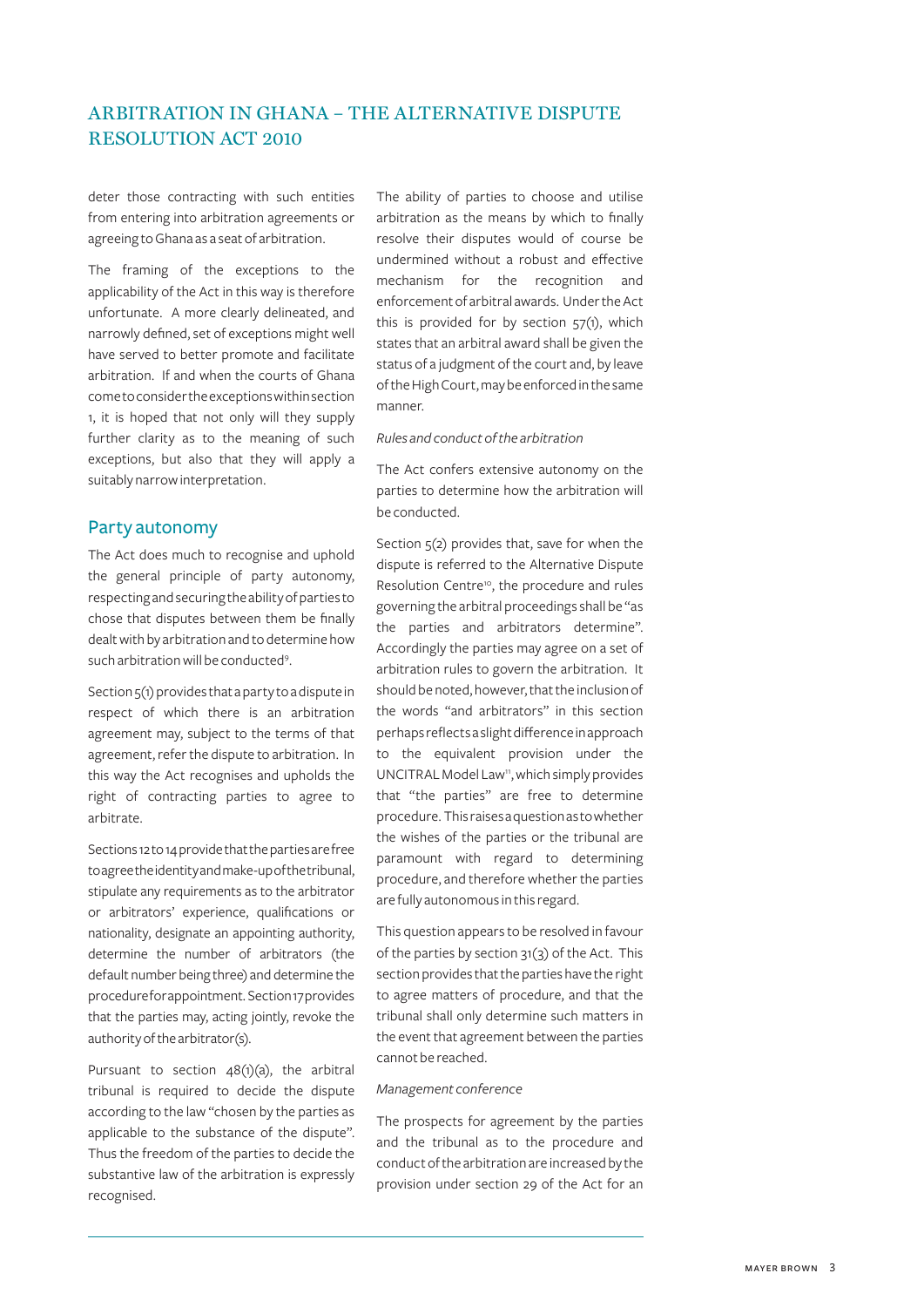"arbitration management conference". A conference is to take place within 14 days of the tribunal's appointment, in which the parties and the tribunal, acting together, are to seek to agree matters with regard to the arbitration process. The matters to be covered by the management conference include:

- (a) the issue to be resolved in the arbitration;
- (b) the date, time and duration of any hearing(s);
- (c) issues of discovery, document production etc.;
- (d) the applicable law, rules of evidence and burden of proof;
- (e) how evidence is to be given;
- (f) the form of the award; and
- (g) costs and the fees of the tribunal.

Section 29(3) provides that further arbitration management conferences may be held if and when considered necessary by the tribunal.

### The role of the courts

The Act expressly provides for the courts of Ghana to play a significant role in relation to arbitration, both in upholding the right to arbitrate and in facilitating the just and effective conduct of the arbitration itself.

#### *Powers to refer parties to arbitration*

Under section  $7(5)$ , where a court becomes aware that any action before it is the subject of an arbitration agreement, the court "shall stay the proceedings and refer the parties to arbitration". Accordingly, the Act expressly obliges the courts to uphold the wishes and autonomy of contracting parties as expressed in the arbitration agreement.

Additionally, it should be noted that, pursuant to section  $7(1)$ , even where there is no arbitration agreement the court may, with the consent of the parties, refer all or part of any action pending before the court to arbitration if it considers that arbitration would be appropriate. This allows for the court to

"steer" parties towards arbitration in circumstances where it is considered that a dispute proceeding before the court could be more effectively resolved by arbitration, even in the absence of a clear arbitration agreement.

#### *Support of arbitral procedure*

The Act confers extensive powers on the courts to assist and support the arbitral process. In relation to the constitution, fee entitlement and liability of the tribunal, the court is empowered to:

- (a) determine a challenge to the appointment of a sole arbitrator (section 16(3)(b));
- (b) remove an arbitrator (section 18);
- (c) make a determination regarding the entitlement to fees/expenses and/or liability of an arbitrator who has resigned (section 19); and
- (d) make a determination regarding the fees payable to an arbitrator (section 22).

In relation to the conduct of the arbitral proceedings, the court is empowered to:

- (a) make a determination regarding the arbitrator's jurisdiction (section 26);
- (b) hear a challenge by a party who is subject to arbitration proceedings of which he had not been notified (section 28);
- (c) make orders with regard to evidence, property and goods, grant an interim injunction and appoint a receiver (section 39); and
- (d) determine a preliminary question of law (section 40).

With regard to the award, the court has the power to:

(a) order the tribunal to deliver the award (and determine the fees/expenses payable to the tribunal if the award has been withheld pending payment) (section 56(2)); and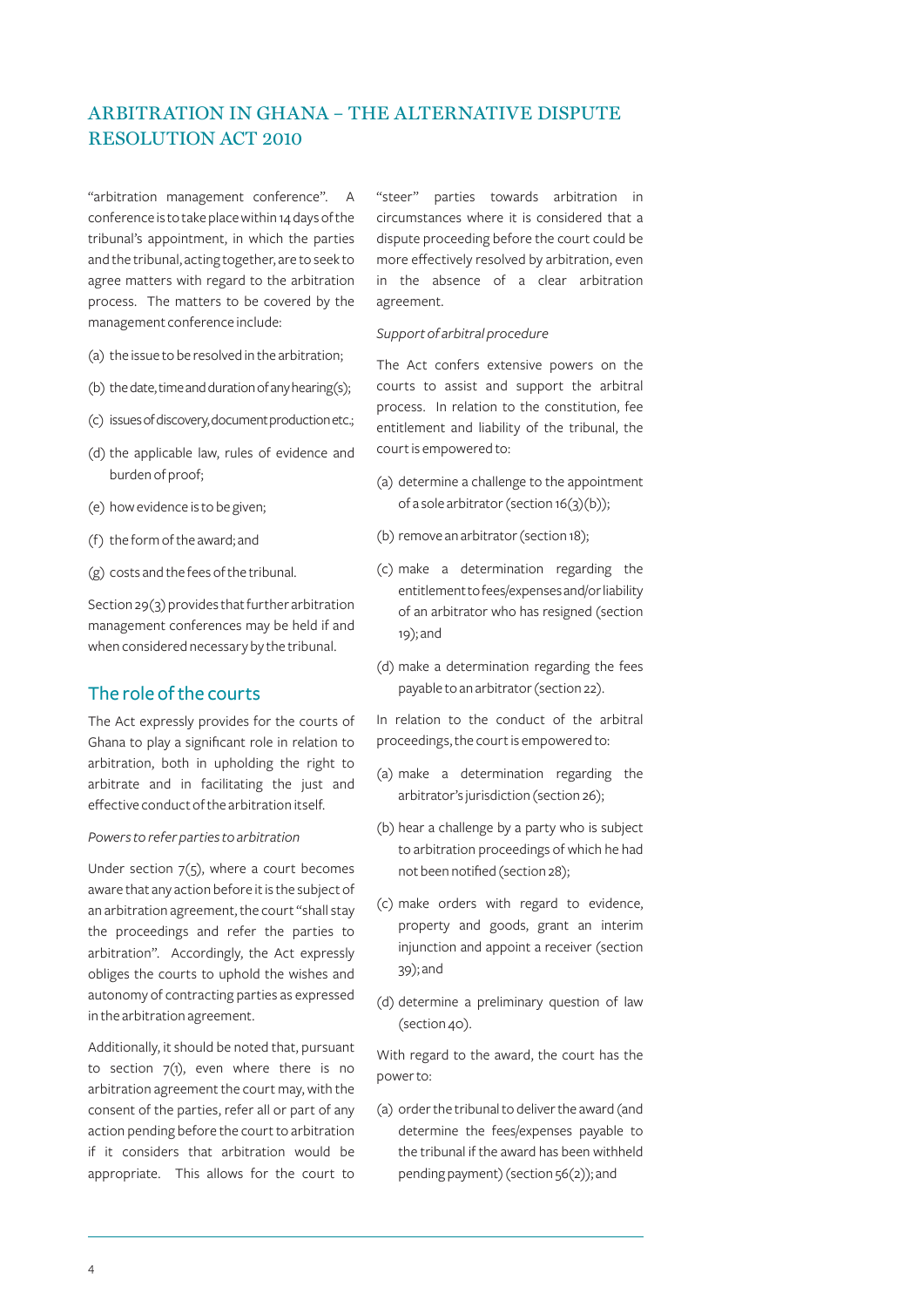(b) enforce or set aside arbitral awards, both domestic and foreign (sections 57 to 59).

#### *Achieving balance*

There is a balance to be struck between allowing the courts adequate powers to support arbitral proceedings on the one hand<sup>12</sup>, and avoiding excessive court interference on the other. Indeed, limited court intervention in arbitral proceedings is widely recognised as a central underlying principle of arbitration law<sup>13</sup>.

Whilst the Act identifies the circumstances in which the courts may intervene in arbitral proceedings, it does not include a statement that the stated circumstances are exhaustive. The fact that the courts' powers of intervention under the Act are not limited to expressly identified circumstances may leave open the risk of excessive court intervention.

Under section 40(1), on the application of a party the court may determine "any question of law that arises in the course of proceedings", provided that the court takes the view that the question substantially affects the rights of the other party. Section 40(4) provides for a right of appeal against such determinations. The courts' wide powers under section 40(1) risk leading to a proliferation of costly and timeconsuming applications. It is accepted that these potential negative effects are somewhat mitigated by the confirmation that while such an application is pending $14$  the arbitral proceedings shall continue, and that leave to appeal shall not be given unless the question is one of importance (or there is some other special reason)<sup>15</sup>. However, the key determining factor will be whether the courts limit their discretion to intervene under section 40(1) to circumstances where there is a substantial and material question which cannot be adequately resolved by the arbitral tribunal.

Under section 58(2)(e) the courts may set aside the arbitral award where "there has been a failure to conform to the agreed procedure by the parties". This is worded so as potentially to encompass not merely a failure by the tribunal, but also a failure by either party, to comply with the agreed procedure. Therefore the failure to comply with a procedural step (whether major or minor) during the course of the arbitration could give the courts grounds to set aside an otherwise sound arbitral award. This risks encouraging court applications by parties opposing arbitral awards, and necessitating detailed enquiry by the court into the parties' compliance with arbitral procedure.

It therefore appears that under the Act there is the potential for excessive court intervention in arbitral proceedings, which could potentially be exploited by parties aiming to prolong and frustrate the arbitral process or impugn an arbitral award. Whether these issues do in fact have a detrimental effect will depend on the approach which the courts take. It is hoped that, in exercising the powers conferred by the Act, the courts of Ghana will be mindful of the overriding aims and spirit of the Act – that is to say the promotion of arbitration as an efficient, effective and final means of dispute resolution, which works in harmony, rather than in competition, with the courts.

### Powers and duties of the tribunal

### *Underlying obligations*

The Act confers broad powers on the tribunal with regard to the conduct of arbitral proceedings whilst also providing that, in the exercise of these powers, the tribunal is subject to certain fundamental obligations.

Section 31(1) serves to uphold the fundamental principle of fairness in the conduct of arbitration, obliging the tribunal to be "fair and impartial to the parties" and allow "each party the opportunity to present its case"16. Section 31(2) obliges the tribunal, subject to the other requirements of the Act, to conduct the arbitration so as to "avoid unnecessary delay and expenses [sic] and adopt measures that will expedite resolution of the dispute". Further, by section 41(4), the exercise of the tribunal's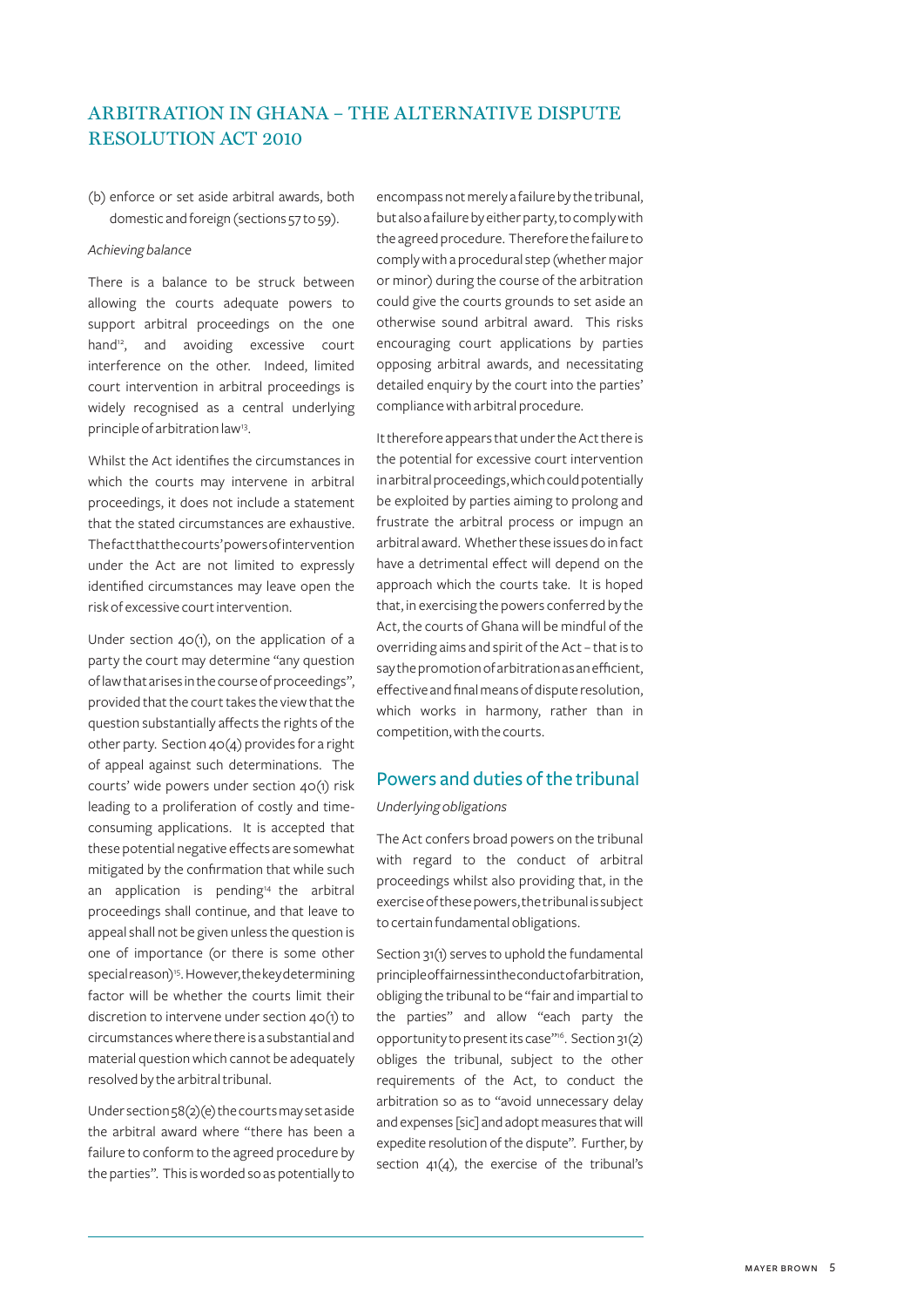powers to judge the relevance and materiality of evidence is subject to the requirement to uphold the rules of natural justice.

The tribunal is required to be impartial. Section 18(2)(a) allows the court to remove an arbitrator if there is "sufficient reason to doubt the impartiality of the arbitrator". The Act differs in this regard from the UNCITRAL Model Law<sup>17</sup>, which requires "independence" as well as impartiality<sup>18</sup>.

#### *Jurisdiction*

The fundamental issue of the tribunal's power to rule on its own substantive jurisdiction is addressed in the Act by section 24, which expressly provides that (unless the parties otherwise agree) the tribunal may rule on its own jurisdiction. This section confirms that the tribunal may do so "particularly in respect of":

- (a) the existence, scope and validity of the arbitration agreement;<sup>19</sup>
- (b) the existence or validity of the principal agreement; and
- (c) whether the matters submitted to arbitration are in accordance with the arbitration agreement.

The inclusion of the word "particularly" suggests that the wording of section 24 is not exhaustive, and that the tribunal's power to rule on its own substantive jurisdiction is therefore not limited to the matters listed.

It should be noted that, following the tribunal's ruling with regard to its jurisdiction, a dissatisfied party may apply to the appointing authority or the High Court<sup>20</sup> for the determination of the tribunal's jurisdiction. Section 26(4) confirms that (unless the parties agree to the contrary) such an application shall not operate as a stay of the arbitral proceedings. This therefore allows a tribunal which has ruled positively regarding its jurisdiction to proceed to hear the dispute, notwithstanding continuing jurisdictional disputes.

*Conduct of the arbitration*

Subject to any other requirements of the Act, the tribunal is given the power under section 31 to conduct the arbitration "in a manner that the arbitrator considers appropriate"21, "decide on matters of procedure and evidence" (subject to the right of the parties to agree any matter)<sup>22</sup> and "determine the time within which any direction is to be complied with"23.

Where, therefore, the parties fail to agree as to the conduct of the arbitration and/or any procedural or evidential questions which arise in the course of the arbitration, the tribunal is explicitly empowered to determine how matters shall proceed. Such clarity is welcome, and should serve both to promote the effective disposal of disputes and to minimise wrangling over procedural issues.

#### *Further powers*

Section 31 goes on to give the tribunal specific powers to address issues which may arise in the course of the arbitral proceedings, including the power to:

- (a) order a claimant to provide security for the costs of the arbitration24;
- (b) give directions for the inspection, preservation, sampling etc. of property<sup>25</sup>;
- $(c)$  subpoena a witness<sup>26</sup>;
- (d) hold an oral hearing; and $27$
- (e) determine the manner in which witnesses are examined<sup>28</sup>.

Of these powers, the explicit power of subpoena, provided for by section 31(9), is one that is not provided for by the UNCITRAL Model Law. In this respect, the Act provides a useful improvement over the UNCITRAL Model Law provisions, conferring on the tribunal a powerful tool with which to ensure that the dispute is fairly and effectively dealt with. It should be noted, however, that section 31(9) states that the tribunal "shall at the request of a party subpoena a witness"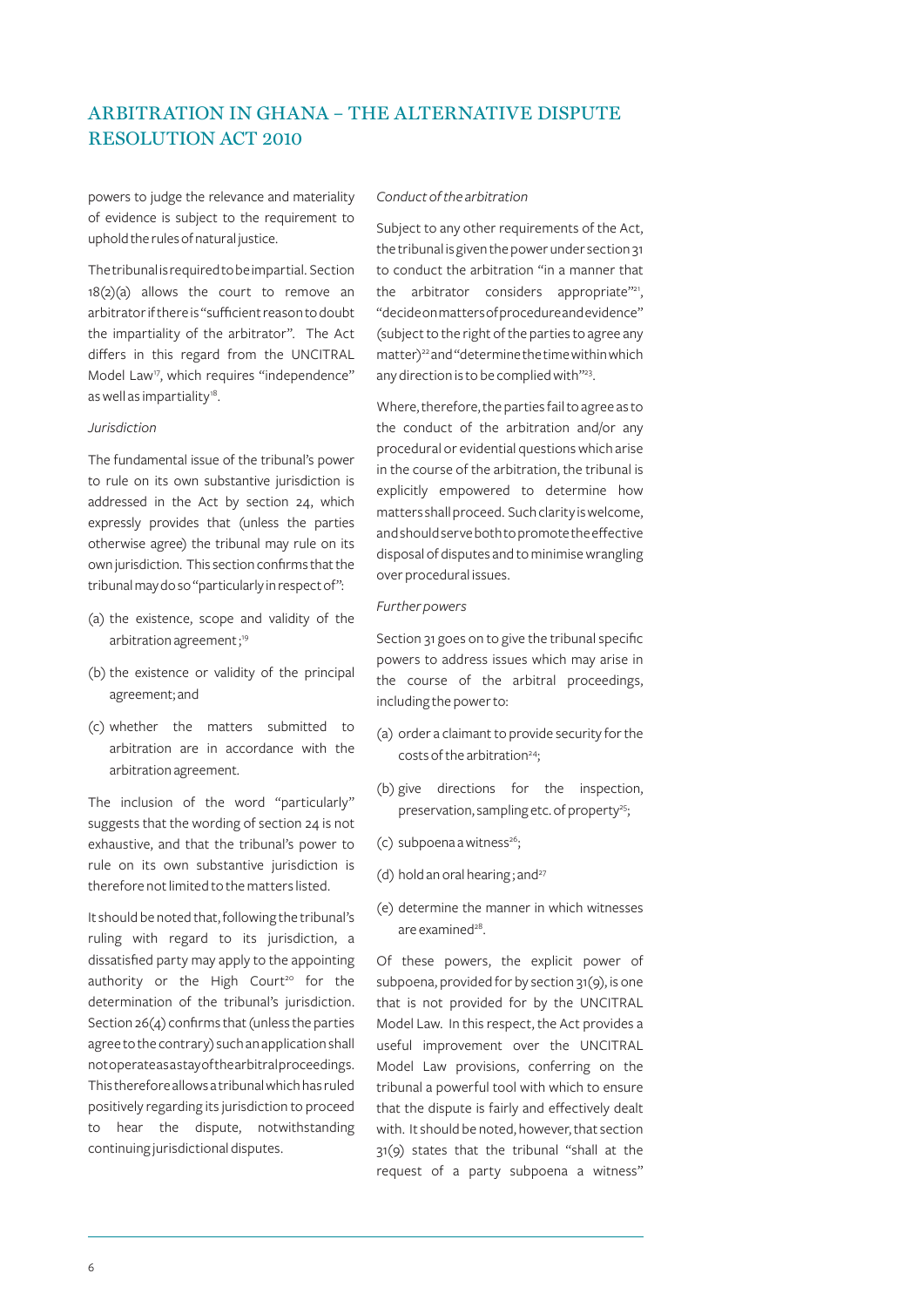[emphasis added]. This could oblige the tribunal to subpoena a witness if one party requests that it do so, even if against the wishes of the other party and the tribunal. The tribunal would, surely, be better able to ensure the expeditious conduct of proceedings if it had the discretion to decline to subpoena a witness in such circumstances. This would also provide a better fit with section 34(6)(a), which confers the power to exclude a non-party witness from a hearing.

#### *Hearings*

Under section 34(12), unless the parties have agreed that there should be no oral hearing, the tribunal "shall at the request of a party" hold an oral hearing "at any point in the proceedings". Section 34(12) applies despite the discretion of the tribunal pursuant to section 34(11) to decide (in the absence of agreement between the parties) "whether to hold [an] oral hearing ... or whether the proceedings are to be conducted on the basis of documents and other materials". This gives a single party the power to compel an oral hearing, and is a feature which the Act shares with the UNCITRAL Model Law<sup>29</sup>.

A point of comparison is provided by the English Arbitration Act<sup>30</sup>, under which the tribunal retains the discretion to resolve a disagreement between the parties as to whether a hearing should be held or whether proceedings should be conducted on a documents-only basis.

#### *Party default*

In the event that a party fails, without sufficient reason, to take a step in the proceedings or give evidence, the tribunal is empowered to proceed to an award on the evidence before it. This is provided for by section  $44(3)$ , and there is no right of appeal against a decision of the tribunal to do so. The tribunal must, of course, have given the party the opportunity to present its case, as required by section 31(1).

### Foreign awards

The Act governs the enforcement of foreign arbitral awards in Ghana, providing for enforcement pursuant to the provisions of the New York Convention<sup>31</sup>. The Act provides, at section 59, that the High Court of Ghana will enforce a foreign arbitral award made under the New York Convention and not subject to a pending appeal. The party wishing to enforce the award must produce the award in question and the agreement pursuant to which the award was made (or authenticated copies). The Act does not limit the arbitral awards which may thus be enforced to those made in the territory of a state which is party to the New York Convention32.

The circumstances in which the enforcement of a foreign arbitral award will be refused are set out at section 59(3). These comprise the following:

- (a) the award has been annulled in the country in which it was made;
- (b) that party against whom the award is being enforced was not given sufficient notice to enable it to present its case;
- (c) a party, lacking legal capacity, was not properly represented;
- (d) the award does not deal with the issues submitted to arbitration; and
- (e) the award contains a decision beyond the scope of the matters submitted for arbitration.

The scope of these circumstances is thus limited. This is welcome, since it potentially reduces the circumstances in which foreign arbitral awards will not be upheld by the Ghanaian courts.

Notably, section 59(3) does not include an explicit exemption on grounds of public policy (whether domestic or international)33. This leaves open the theoretical possibility that the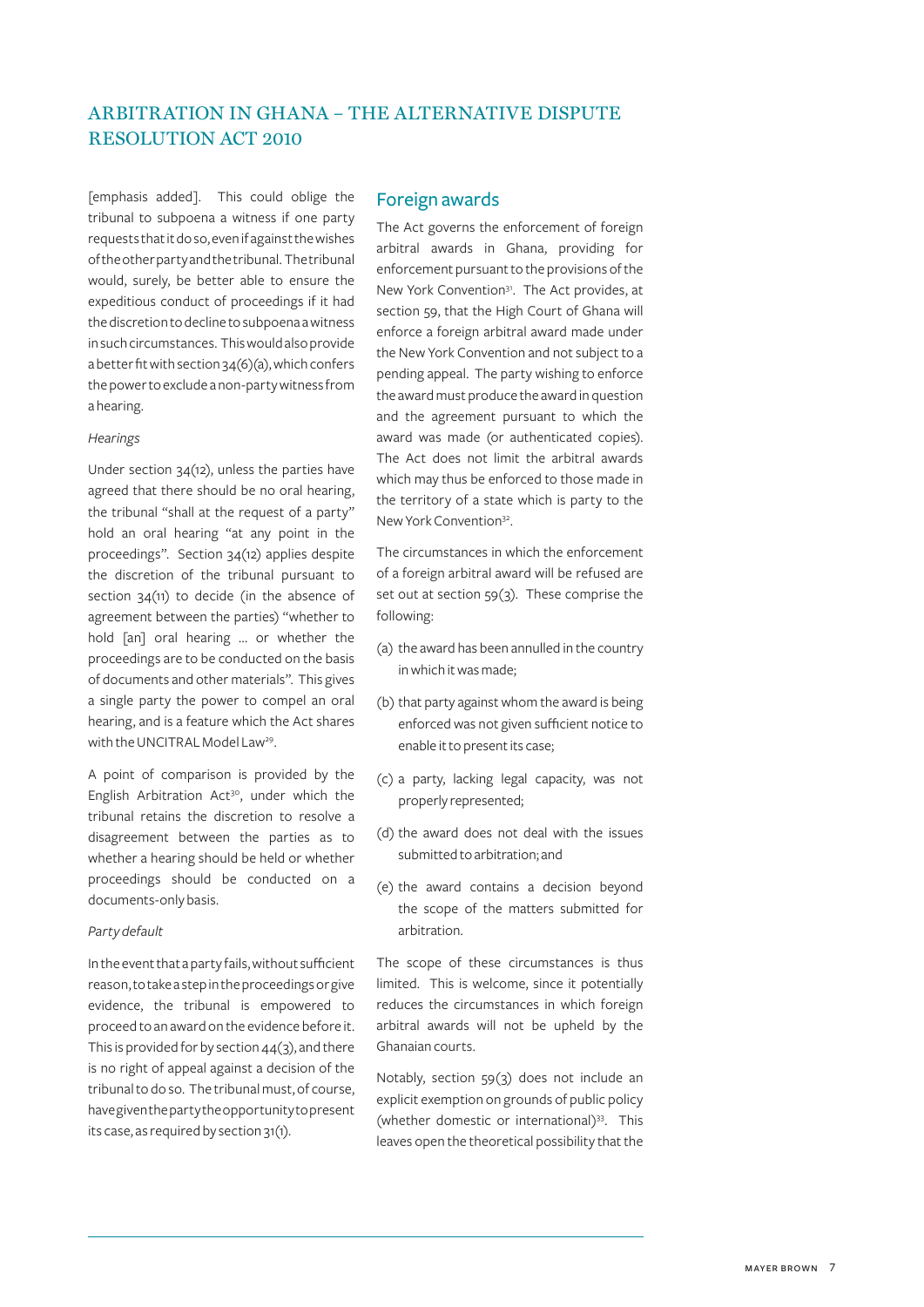Ghanaian courts could enforce a foreign arbitral award in circumstances where such enforcement would contravene public policy<sup>34</sup>. Since it is expected that in practice the courts would be loath to do so (and given that a public policy exemption is provided for in article V(2) (b) of the New York Convention) it is perhaps unfortunate that the Act has not dealt with this position more clearly.

Since the circumstances listed in section 59(3) are not stated to be exhaustive<sup>35</sup>, the possibility is left open that the courts may recognise other circumstances in which enforcement might be refused. Whilst this could resolve the issue with regard to public policy discussed above, it also risks introducing uncertainty, and conferring what may be an excessive discretion on the courts to refuse recognition and enforcement.

### Interesting features

Included within the Act are a number of novel provisions, many of which are not found in arbitration legislation in comparable jurisdictions. The arbitration management conference, as discussed above, is one such example and others are discussed below. It will of course take time to gain a true impression of how some of these provisions will operate in practice, how widely they will be adopted and what their benefits may ultimately be. However, it is very welcome that the Act has innovated in this way, adding provisions which may offer lessons for other jurisdictions.

#### *Measures to encourage settlement*

Under section 47, the tribunal may, subject to the agreement of the parties, "encourage the settlement of the dispute" and in doing so, may use "mediation or other procedures at any time during the arbitral proceedings". This encourages and empowers the tribunal to take steps (including some which may not traditionally be associated with arbitration) to promote an amicable settlement of the dispute.

However, it is not clear exactly how this would work in practice. That is to say, whether it would amount to, in effect, a stay of the arbitral proceedings to mediation, following which (in the absence of settlement) proceedings would resume. Further, the Act does not clarify the role of the tribunal in any such mediation. It is presumed that the tribunal would not take any direct involvement in the mediation itself, given that statements made in the mediation could of course prejudice the arbitration<sup>36</sup>. It will be interesting to see whether, and if so how, the provisions of section 47 are utilised in practice.

#### *Expedited proceedings*

By section 60, the Act gives the parties the right to agree to the resolution of the dispute by means of expedited arbitral proceedings. An award made pursuant to expedited procedures shall have the same effect as an ordinary arbitration award<sup>37</sup>.

A set of expedited arbitration rules, which the parties may adopt by agreement, is provided at the Schedule 3 of the Act. These rules include provision for the giving of notice of arbitration by telephone (and by electronic means of communication), the referral of claims under US\$100,000 in value to a sole arbitrator and the making of the award within seven days of the close of the hearing.

This provides parties who wish to dispense with formality, while seeking a cheaper and more speedy resolution of the dispute, with a framework to do so, offering the potential for significant savings of costs and time in appropriate circumstances.

#### *Electronic communications*

Communication by electronic and other means is explicitly recognised and provided for by the Act.

Section  $2(4)(a)$  provides that a valid, written agreement to arbitrate may come into being by the exchange of communications by "telex, fax, e-mail or other means of communication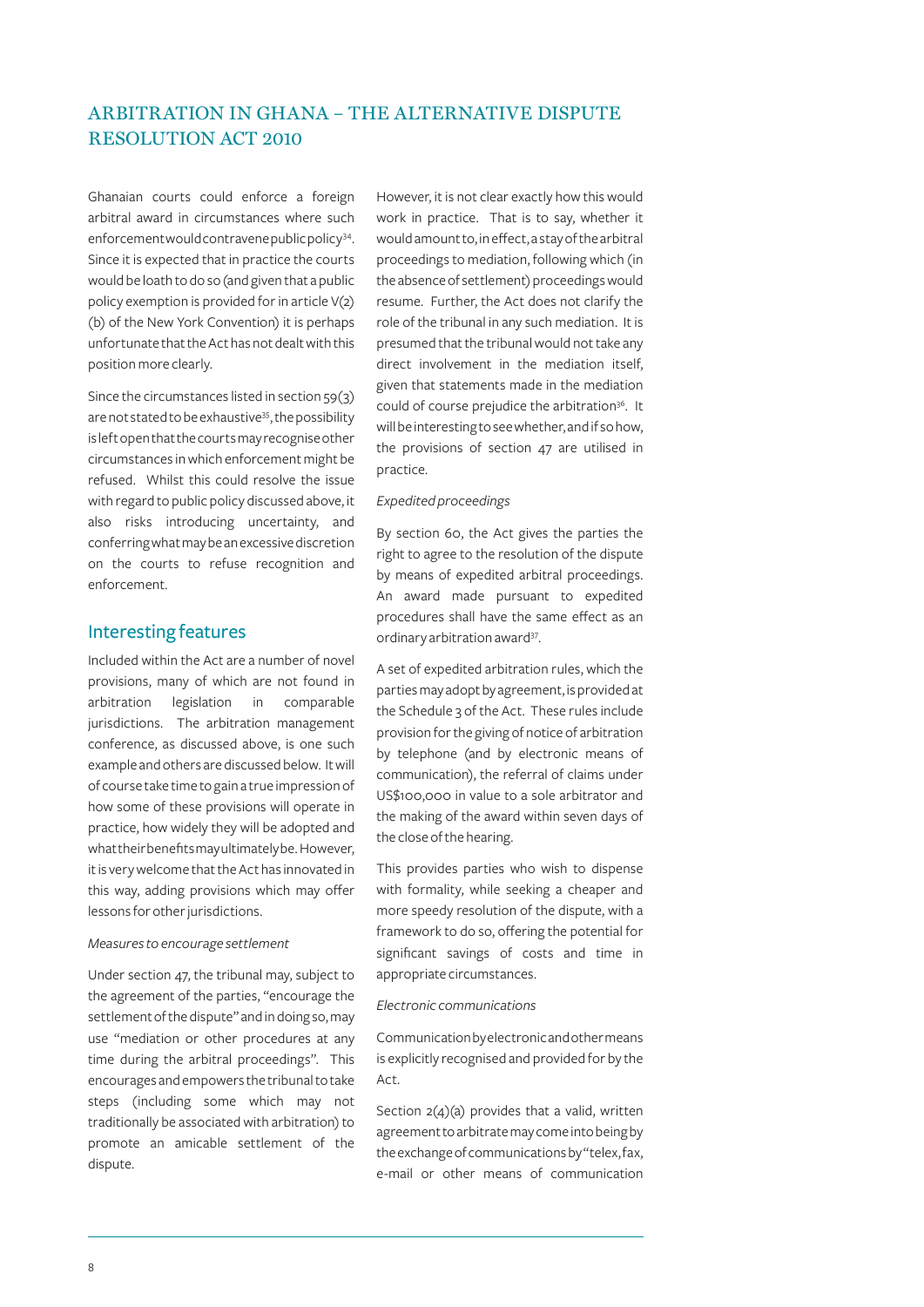which provide a record of the agreement". Thus agreements by exchange of email are expressly recognised, and by also referring to other means of communication which "provide a record", the definition is sufficiently broad to draw in other means of electronic communication. Section 29(1) provides that the arbitration management conference may take place "through electronic or telecommunication media".

These provisions are commendable, since not only do they reflect the commercial reality both in Ghana and worldwide, but they are also drafted with sufficient flexibility to accommodate further technological developments and changes in common practice with regard to communications.

#### *Alternative Dispute Resolution Centre*

The Act provides for the establishment of a body termed the "Alternative Dispute Resolution Centre" (the "ADR Centre"), the stated objective of which is "to facilitate the practice of alternative dispute resolution"38.

The extensive functions of the ADR Centre include the maintenance of a register of arbitrators, the provision of a list of arbitrators to persons requesting the services of arbitrators, the provision of guidelines with regard to arbitrators' fees and the periodic review of the terms of the Act (recommending changes if necessary)<sup>39</sup>. The activities of the ADR Centre are to be coordinated by a governing board comprising a chairman, members appointed by various bodies (such as the Ghana Chamber of Commerce, the Ghana Bar Association etc.) and representatives from organised labour and industry40.

The independent status of the ADR Centre is reflected by section 116, which states that the ADR Centre "shall not be under the direction or control of any person or authority in the performance of its functions" (although subject to any provision to the contrary elsewhere in the Act, in other legislation or the

Ghanaian Constitution). However, such independence may potentially be undermined by the power of the President of Ghana both to appoint members to the board and to revoke an appointment (pursuant to sections 117(2) and 118(5) respectively). It therefore remains to be seen whether the ADR Centre will carry out its functions as a truly independent body, free from political influence or interference.

### Compatibility with OHADA<sup>41</sup>

A number of states in West and Central Africa, including many of Ghana's near neighbours<sup>42</sup>, are parties to the OHADA Treaty<sup>43</sup>, which establishes a uniform regime of business law among its signatories. The OHADA member states adopted a Uniform Act on Arbitration (the "OHADA Uniform Act") on 11 March 1999, which provides a framework for the conduct of arbitration, as well as for the recognition and enforcement of arbitration agreements and arbitral awards.

The OHADA Treaty<sup>44</sup> expressly provides that any African state may join OHADA. Thus far, however, of the states which have joined OHADA, all have legal systems based on the civil law tradition and none are Anglophone<sup>45</sup>. There is a strong argument that joining OHADA, or at least aligning itself more closely with some of its legal provisions, would allow Ghana to participate in, and benefit from, the development of a uniform structure of business law applicable across large parts of West and Central Africa.

The adoption of new arbitration legislation presented Ghana with an opportunity to move towards the alignment of its arbitration law with that of its OHADA neighbours, and perhaps even towards full membership of OHADA. However, it appears that, in adopting the Act – which is not based upon, or closely aligned with, the OHADA Uniform Act<sup>46</sup> -Ghana has taken the decision to move in a different direction, or at least to defer for some time any determined move towards OHADA.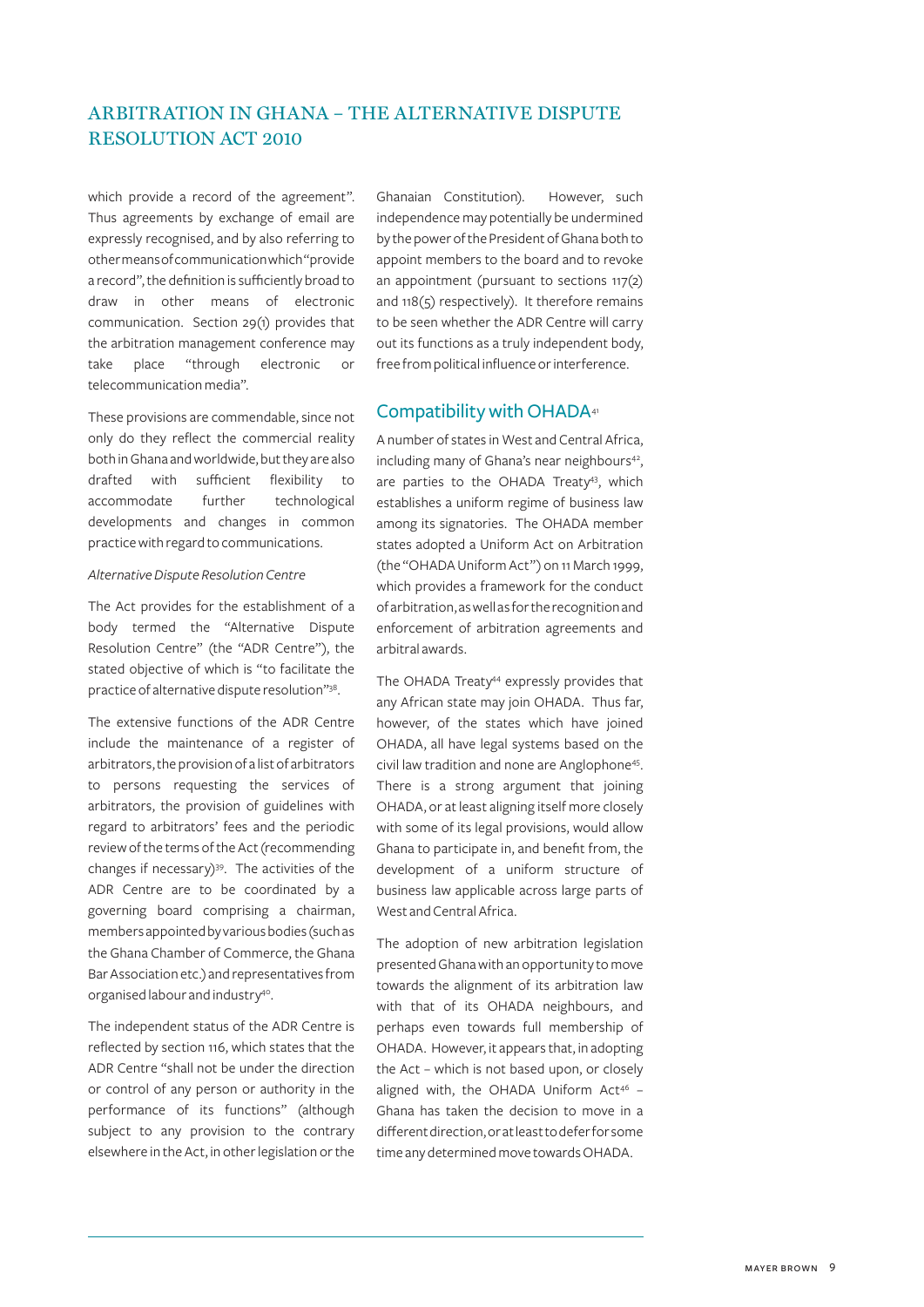It remains to be seen whether Ghana will take concrete steps towards the OHADA grouping, or whether, given the undoubted challenges in reconciling civil and common law legal concepts, as well as those posed by linguistic differences<sup>47</sup>, it declines to do so. However, should Ghana in future move further towards regional integration, and opt for closer alignment with OHADA (or indeed membership), it is likely that some important provisions of the Act would need to be revisited.

### Conclusion

A clear, comprehensive and up-to-date framework for commercial arbitration is widely recognised as being key to supporting the needs of the modern construction industry (both domestically and internationally). Such importance is perhaps magnified in a jurisdiction such as Ghana, where the alternative to arbitration may very well be the slow progress of cases in the (often overburdened) domestic courts.

The Act has only recently come into force, and whether it achieves its aims will only be seen with time. It can however be appreciated from the foregoing discussion that the Act combines a comprehensive approach with innovative features, and its terms reflect the laudable aim of seeking to provide for, and address, many of the difficult issues which commonly arise in connection with arbitration. Moreover, despite the risk of unwarranted court (and perhaps state) intervention in some circumstances, and what may be one or two missed opportunities, the Act is likely to succeed in providing Ghana with an effective, modern arbitration framework which compares very favourably in many respects with equivalent legislation in other jurisdictions. As such the Act is expected to support the needs of the domestic and international construction industry in Ghana both now, at what is a crucial stage in Ghana's economic development, and into the future.

#### *Kwadwo Sarkodie*

Senior Associate, Mayer Brown International LLP (London)

- <sup>1</sup> Ghana commenced the commercial exploitation of significant oil deposits at the start of 2011. The World Bank estimates that the Ghanaian economy could grow by as much as 13.4 per cent in 2011 (World Bank, "Navigating Strong Currents", Global Economic Prospects, vol. 2, January 2011, p.123).
- <sup>2</sup> A recent report (see Global Construction Perspectives and Oxford Economics, Global Construction 2020, 2010) concludes that emerging markets will account for the majority of the global construction sector's growth by 2020.
- <sup>3</sup> Op. cit. n. 1; figures from Ghana Arbitration Centre.
- 4AfriMAP, Initiative for West Africa and The Institute for Democratic Governance, Ghana: Justice Sector and the Rule of Law, Open Society Institute Network, 2007, p.132.
- <sup>5</sup> The Act received assent on 31 May 2010
- 6Ghana acceded to the New York Convention in 1968.
- <sup>7</sup> The Act provides that ongoing actions commenced before the coming into force of the Act will be dealt with pursuant to the Act's terms.
- <sup>8</sup> It should be noted that "Alternative Dispute Resolution" is given a sufficiently broad definition in s.135 of the Act to encompass arbitration.
- 9 Whether the arbitration is conducted on an ad hoc basis or pursuant to an institutional set of arbitration rules.
- 10The Alternative Dispute Resolution Centre is discussed further in the "Interesting features" section of this paper.
- 11UNCITRAL Model Law, Art 19(1)
- <sup>12</sup>See World Bank, Investing Across Borders 2010: Indicators of foreign direct investment regulation in 87 economies, 2010, p.61. The report found court "assistance" to arbitration in the Sub-Saharan African region to be below the average of the countries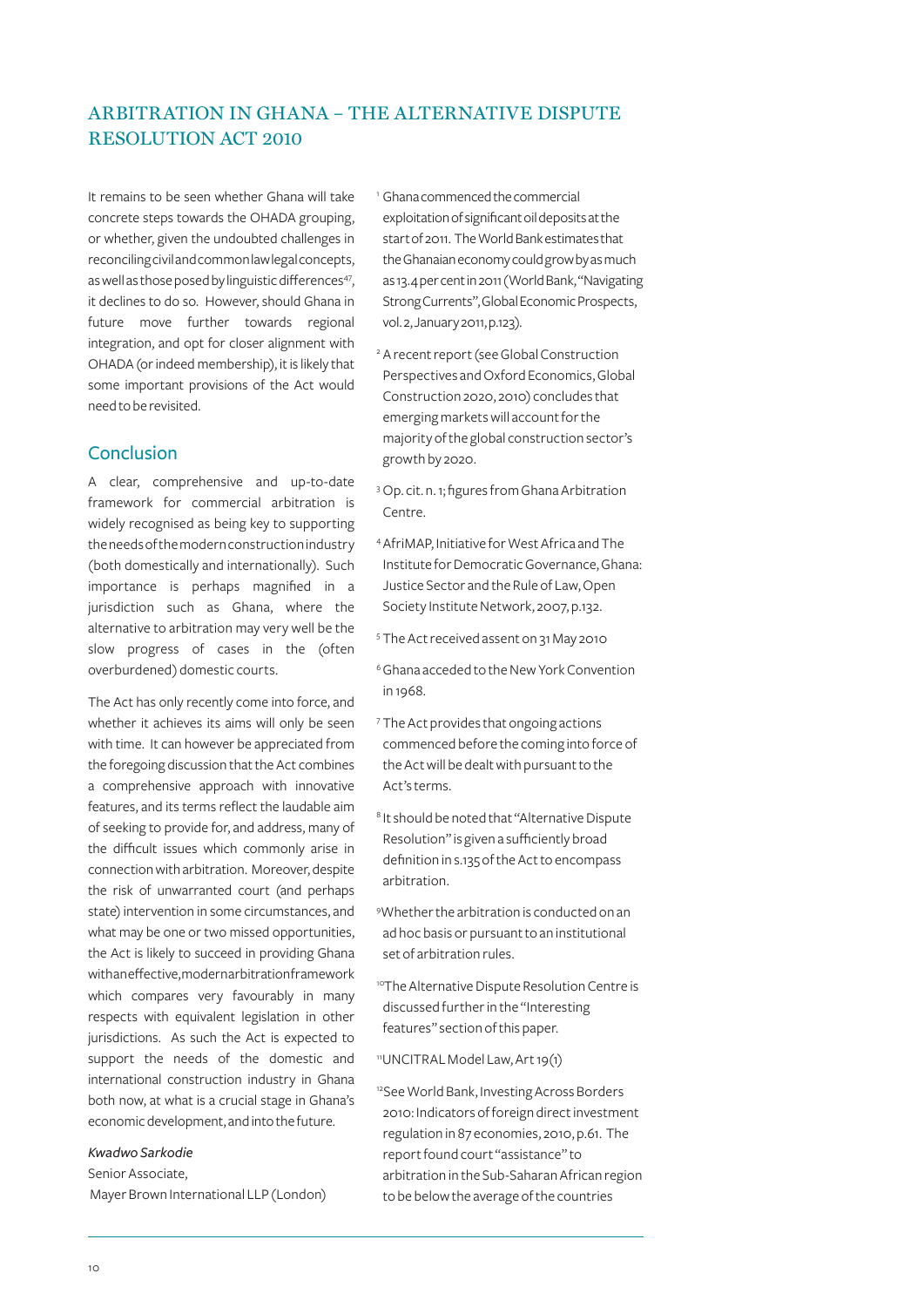polled, but greater than in Eastern Europe and Asia.

<sup>13</sup>This is reflected in arbitration legislation in numerous jurisdictions, including the English Arbitration Act, which identifies limited court intervention as a "general principle" (s.1(c)) and the UNCITRAL Model Law, which provides that, save for where expressly provided, the courts shall not intervene (Art 5).

 $14$ The Act, s.40 $(3)$ 

 $15$ Ibid. s. $40(4)$ 

<sup>16</sup>This reflects the requirements of Art 18 of the UNCITRAL Model Law.

17Although not the English Arbitration Act

18Op. cit. n. 11, Art 12

19The principle of separability is recognised in the Act by s.3, which provides that (unless otherwise agreed by the parties) an arbitration agreement forming, or intended to form, part of another agreement shall be treated as a separate agreement, and its validity, existence and/or effect shall not be affected by that other agreement.

20Op. cit. n. 14, s.26(1)

- $211$ bid. s. 31(2)
- $22$ Ibid. s. 31(3)

 $231$ bid. s. 31(5)

- $24$ Ibid. s.31(7)
- 25Ibid. s.31(8)
- $26$ Ibid. s.31(9)
- 27Ibid. s.34(12)
- $28$ Ibid. s.41(1)

29Which provides that the tribunal "shall hold such hearings ... if so requested by a party" (Art 24(1)). See also Arts 20.2 and 20.6 of the ICC Rules of Arbitration and Art 19.1 of the LCIA Arbitration Rules.

30Which gives the tribunal the ability, in the absence of agreement of the parties, to "decide all procedural and evidential matters", including "whether and to what extent there should be oral or written evidence or submissions" (s.34).

- <sup>31</sup>The text of the New York Convention is set out in full at Schedule 1 of the Act.
- 32S.59 of the Act is therefore broader in its application than s.100(1) of the English Arbitration Act.
- 33Unlike, for example, s.103(3) of the English Arbitration Act or s.48(b)(ii) of the Nigerian Arbitration and Conciliation Act 1990.
- 34However, it is perhaps possible that a decision which contravened public policy could be deemed to constitute a matter of "national or public interest", which would therefore be excluded from the ambit of the Act altogether pursuant to s.1(a).
- 35Where the equivalent circumstances are listed in the English Arbitration Act they are preceded by the statement that enforcement shall not be refused "except in the following cases", and the New York Convention itself states that recognition and enforcement will be refused "only if" proof of one of the stated conditions is furnished (Art V(1)).
- 36In Glencot Development and Design Co Ltd v Ben Barrett & Son (Contractors) Ltd [2001] BLR 207, the English courts held that the participation of an adjudicator in a mediation between the parties gave rise to a real possibility of bias.

37Op. cit. n. 14, s.62

38Ibid. s.115(1)

39Ibid s.115(2)

40Op. cit. n. 14, s.117

41The acronym, in French, for "Organisation for the Harmonisation of Business Law in Africa".